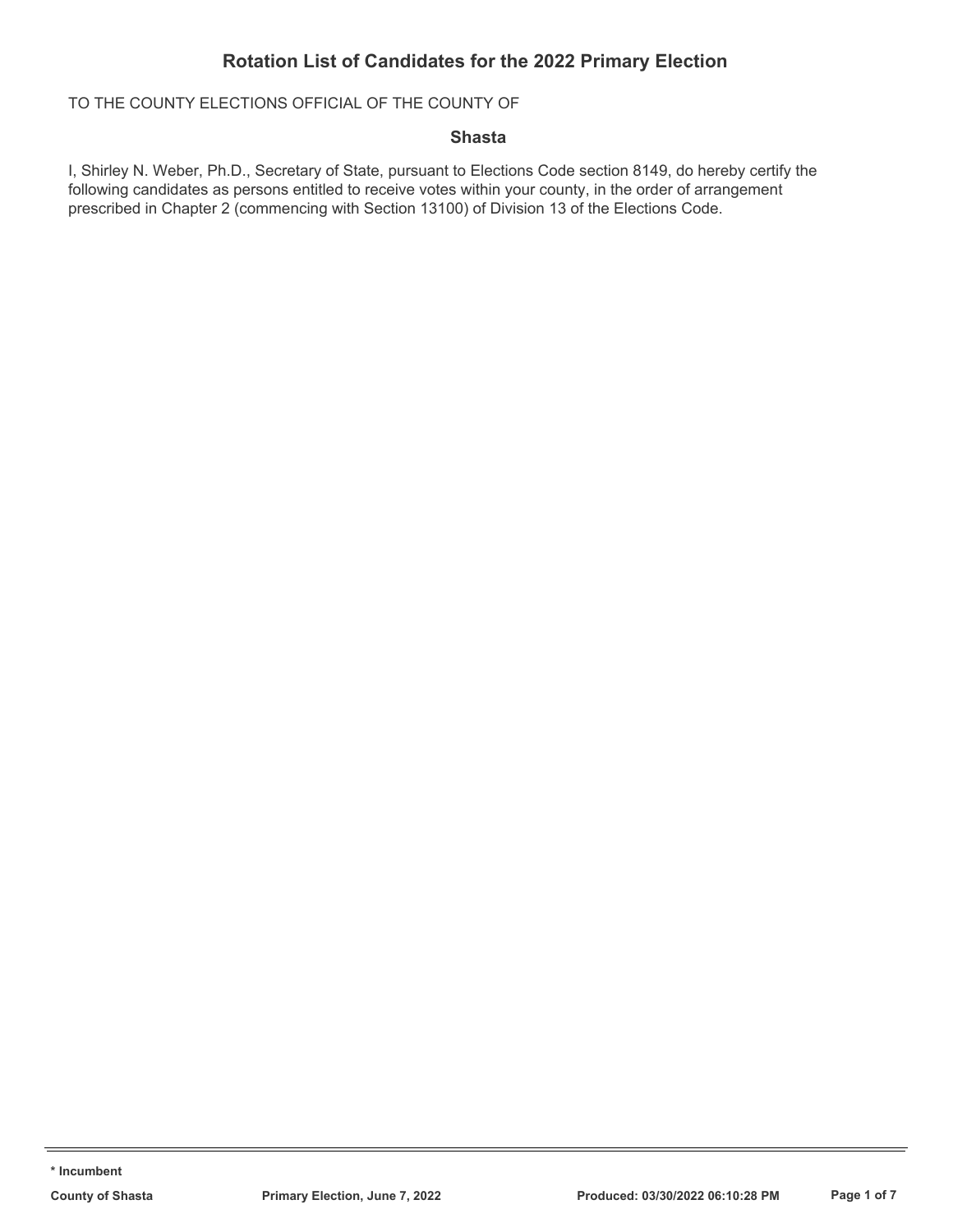# **State Assembly 1**

#### **Governor**

| <b>MICHAEL SHELLENBERGER</b>       | No Party Preference |
|------------------------------------|---------------------|
| <b>FREDERIC C. SCHULTZ</b>         | No Party Preference |
| <b>WOODROW "WOODY" SANDERS III</b> | No Party Preference |
| <b>REINETTE SENUM</b>              | No Party Preference |
| <b>LONNIE SORTOR</b>               | Republican          |
| ARMANDO "MANDO" PEREZ-SERRATO      | Democratic          |
| <b>JAMES G. HANINK</b>             | No Party Preference |
| <b>SHAWN COLLINS</b>               | Republican          |
| <b>HEATHER COLLINS</b>             | Green               |
| <b>ANTHONY "TONY" FANARA</b>       | Democratic          |
| <b>SERGE FIANKAN</b>               | No Party Preference |
| <b>LUIS JAVIER RODRIGUEZ</b>       | Green               |
| <b>LEO S. ZACKY</b>                | Republican          |
| <b>BRADLEY ZINK</b>                | No Party Preference |
| <b>JENNY RAE LE ROUX</b>           | Republican          |
| <b>DAVID LOZANO</b>                | Republican          |
| <b>RONALD A. ANDERSON</b>          | Republican          |
| <b>GAVIN NEWSOM*</b>               | Democratic          |
| <b>ROBERT C. NEWMAN II</b>         | Republican          |
| <b>BRIAN DAHLE</b>                 | Republican          |
| <b>JOEL VENTRESCA</b>              | Democratic          |
| <b>MAJOR WILLIAMS</b>              | Republican          |
| <b>RON JONES</b>                   | Republican          |
| <b>ANTHONY TRIMINO</b>             | Republican          |
| <b>DANIEL R. MERCURI</b>           | Republican          |
| <b>CRISTIAN RAUL MORALES</b>       | Republican          |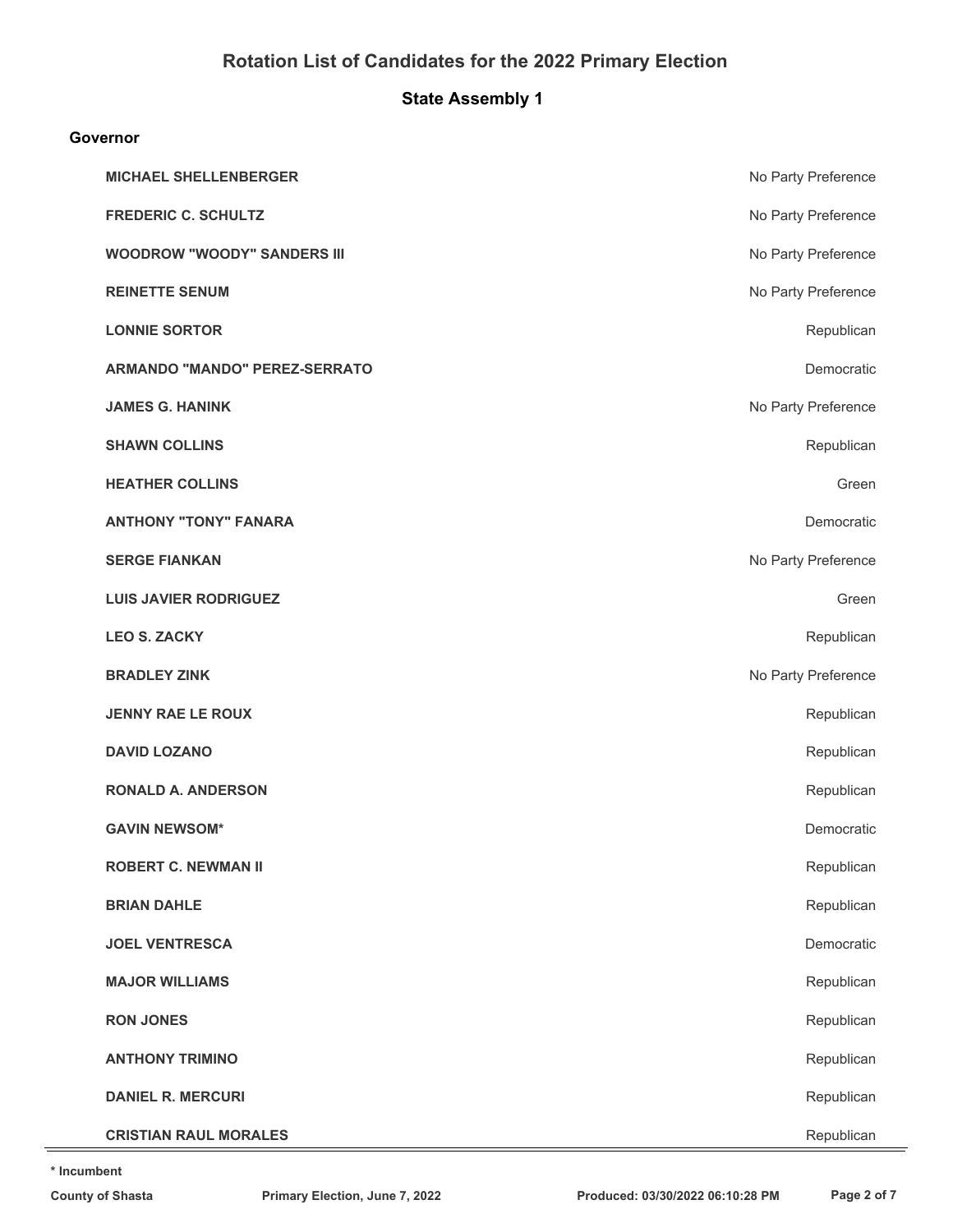# **State Assembly 1**

SPACE FOR WRITE-IN CANDIDATE

| <b>Lieutenant Governor</b>          |                     |  |
|-------------------------------------|---------------------|--|
| <b>CLINT W. SAUNDERS</b>            | Republican          |  |
| <b>WILLIAM CAVETT "SKEE" SAACKE</b> | Democratic          |  |
| <b>DAVID HILLBERG</b>               | No Party Preference |  |
| ANGELA E. UNDERWOOD JACOBS          | Republican          |  |
| <b>DAVID FENNELL</b>                | Republican          |  |
| <b>ELENI KOUNALAKIS*</b>            | Democratic          |  |
| <b>MOHAMMAD ARIF</b>                | Peace and Freedom   |  |
| <b>JEFFREY HIGHBEAR MORGAN</b>      | Democratic          |  |
| SPACE FOR WRITE-IN CANDIDATE        |                     |  |
| <b>Secretary of State</b>           |                     |  |
| <b>JAMES "JW" PAINE</b>             | Republican          |  |
| <b>RACHEL HAMM</b>                  | Republican          |  |
| <b>MATTHEW D. CINQUANTA</b>         | No Party Preference |  |
| <b>RAUL RODRIGUEZ JR.</b>           | Republican          |  |
| <b>GARY N. BLENNER</b>              | Green               |  |
| <b>ROB BERNOSKY</b>                 | Republican          |  |
| <b>SHIRLEY N. WEBER</b>             | Democratic          |  |
| SPACE FOR WRITE-IN CANDIDATE        |                     |  |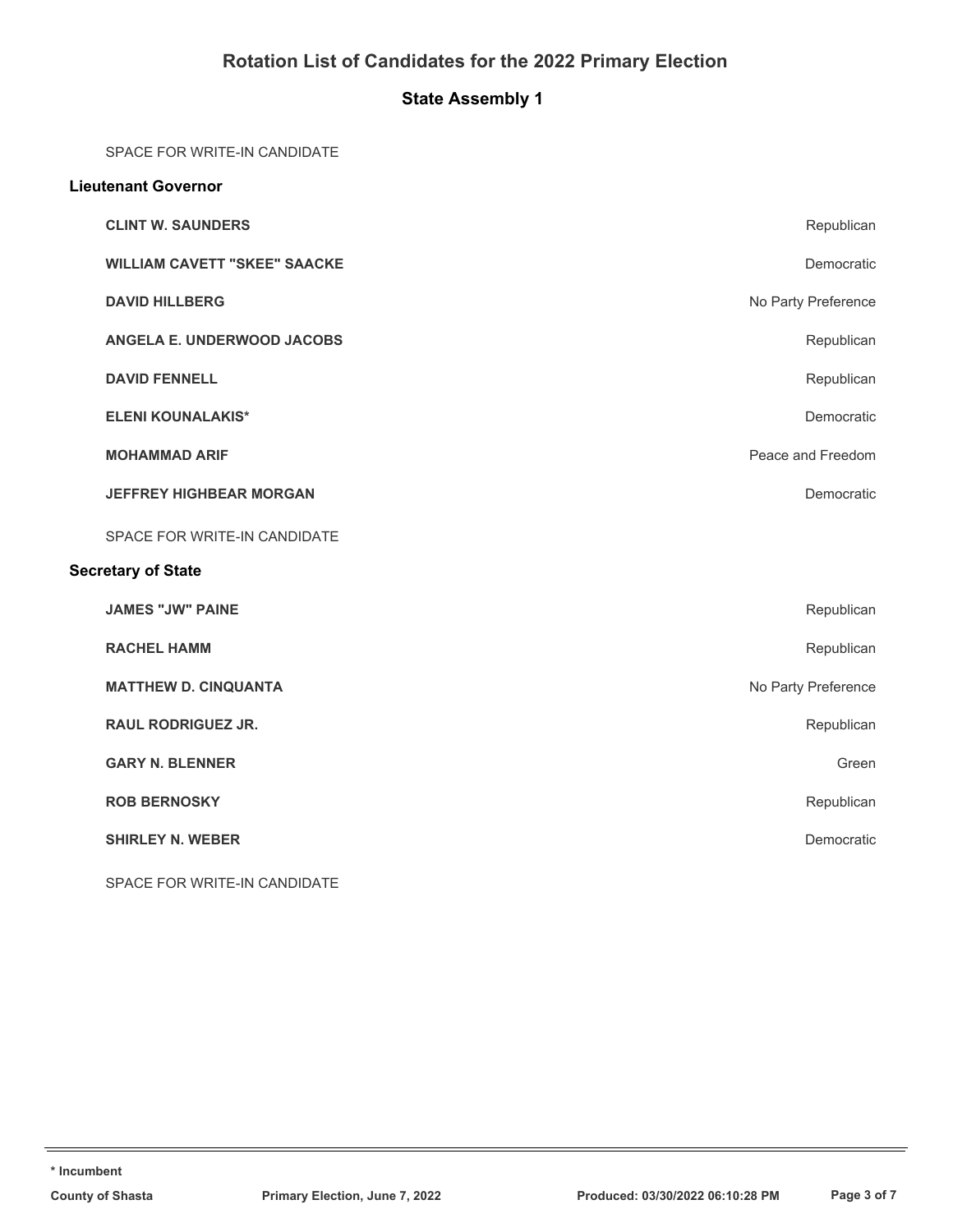# **State Assembly 1**

### **Controller**

|                         | <b>LANHEE CHEN</b>           | Republican          |  |
|-------------------------|------------------------------|---------------------|--|
|                         | <b>MALIA M. COHEN</b>        | Democratic          |  |
|                         | <b>STEVE GLAZER</b>          | Democratic          |  |
|                         | <b>RON GALPERIN</b>          | Democratic          |  |
|                         | <b>YVONNE YIU</b>            | Democratic          |  |
|                         | <b>LAURA WELLS</b>           | Green               |  |
|                         | SPACE FOR WRITE-IN CANDIDATE |                     |  |
|                         | <b>Treasurer</b>             |                     |  |
|                         | <b>JACK M. GUERRERO</b>      | Republican          |  |
|                         | <b>MEGHANN ADAMS</b>         | Peace and Freedom   |  |
|                         | <b>ANDREW DO</b>             | Republican          |  |
|                         | <b>FIONA MA*</b>             | Democratic          |  |
|                         | SPACE FOR WRITE-IN CANDIDATE |                     |  |
| <b>Attorney General</b> |                              |                     |  |
|                         | <b>ANNE MARIE SCHUBERT</b>   | No Party Preference |  |
|                         | <b>NATHAN HOCHMAN</b>        | Republican          |  |
|                         | <b>DAN KAPELOVITZ</b>        | Green               |  |
|                         | <b>ROB BONTA</b>             | Democratic          |  |
|                         | <b>ERIC EARLY</b>            | Republican          |  |
|                         | SPACE FOR WRITE-IN CANDIDATE |                     |  |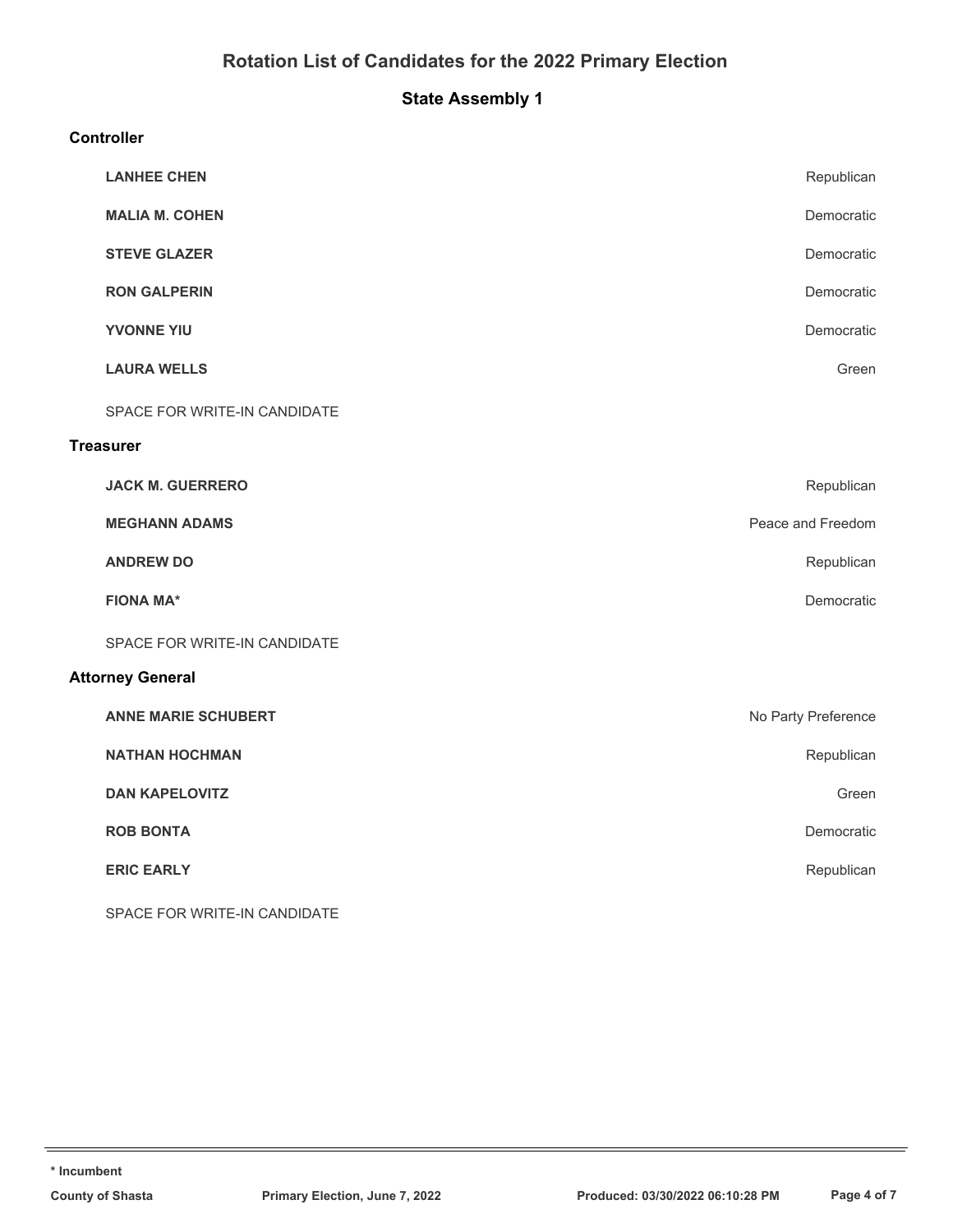# **State Assembly 1**

#### **Insurance Commissioner**

| <b>NATHALIE HRIZI</b>                          | Peace and Freedom   |
|------------------------------------------------|---------------------|
| <b>ROBERT HOWELL</b>                           | Republican          |
| <b>GREG CONLON</b>                             | Republican          |
| <b>VERONIKA FIMBRES</b>                        | Green               |
| <b>RICARDO LARA*</b>                           | Democratic          |
| <b>MARC LEVINE</b>                             | Democratic          |
| <b>VINSON EUGENE ALLEN</b>                     | Democratic          |
| <b>JASPER "JAY" JACKSON</b>                    | Democratic          |
| <b>ROBERT J. MOLNAR</b>                        | No Party Preference |
| SPACE FOR WRITE-IN CANDIDATE                   |                     |
| <b>Superintendent of Public Instruction</b>    |                     |
| <b>LANCE RAY CHRISTENSEN</b>                   | Non-Partisan        |
| <b>JOSEPH GUY CAMPBELL</b>                     | Non-Partisan        |
| <b>JIM GIBSON</b>                              | Non-Partisan        |
| <b>AINYE E. LONG</b>                           | Non-Partisan        |
| <b>MARCO AMARAL</b>                            | Non-Partisan        |
| <b>GEORGE YANG</b>                             | Non-Partisan        |
| TONY K. THURMOND*                              | Non-Partisan        |
| SPACE FOR WRITE-IN CANDIDATE                   |                     |
| <b>Board of Equalization Member District 1</b> |                     |
| <b>NADER SHAHATIT</b>                          | Democratic          |
| <b>TED GAINES</b>                              | Republican          |
| <b>JOSE S. ALTAMIRANO</b>                      | Democratic          |
| <b>BRADEN MURPHY</b>                           | Democratic          |
| SPACE FOR WRITE-IN CANDIDATE                   |                     |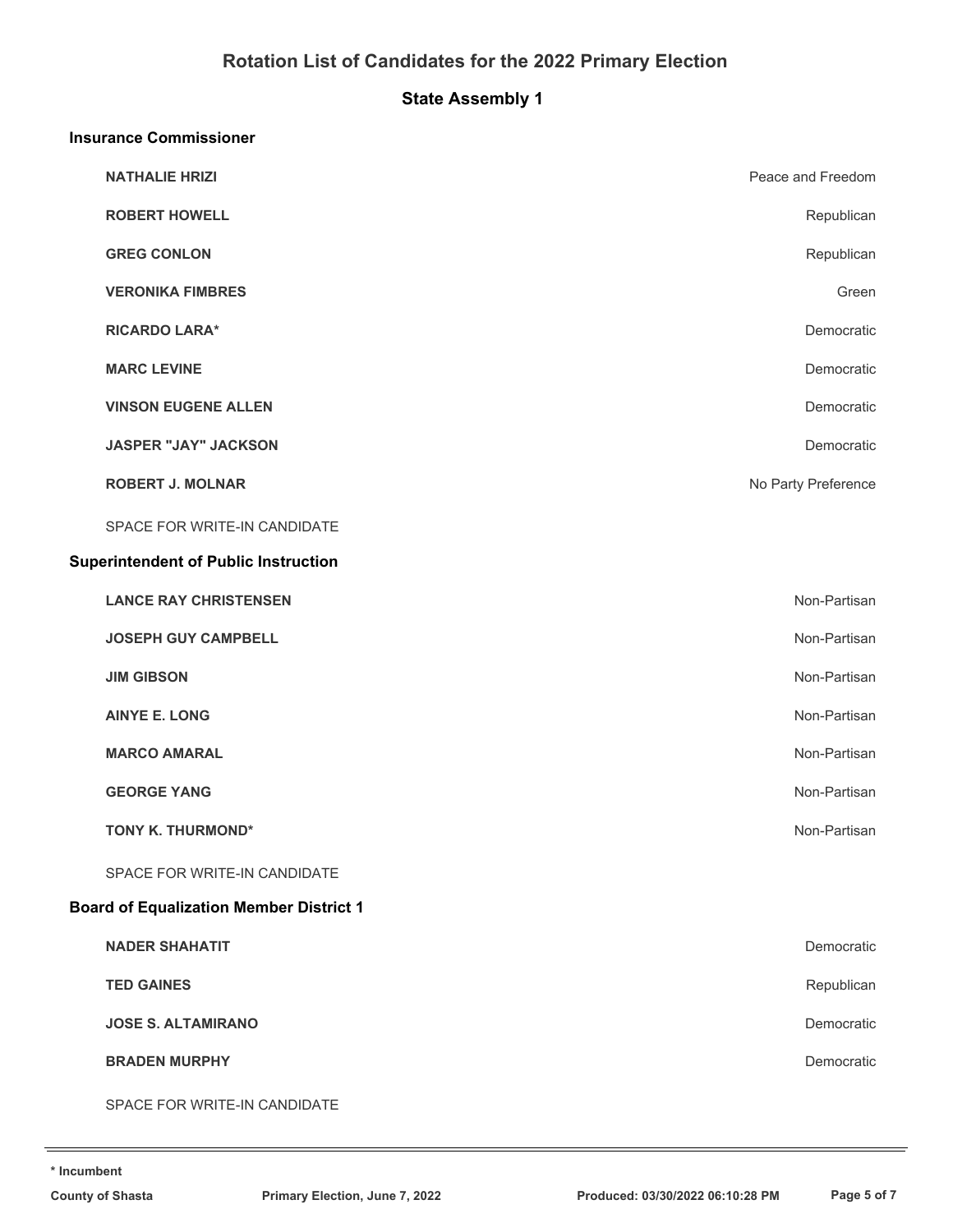# **State Assembly 1**

### **US Senate - 1**

| <b>CHUCK SMITH</b>              | Republican          |
|---------------------------------|---------------------|
| <b>JOHN THOMPSON PARKER</b>     | Peace and Freedom   |
| <b>ALEX PADILLA</b>             | Democratic          |
| <b>ENRIQUE PETRIS</b>           | Republican          |
| <b>OBAIDUL HUQ PIRJADA</b>      | Democratic          |
| <b>DOUGLAS HOWARD PIERCE</b>    | Democratic          |
| <b>MYRON L. HALL</b>            | Republican          |
| <b>TIMOTHY J URSICH</b>         | Democratic          |
| <b>JAMES "HENK" CONN</b>        | Green               |
| <b>DON J. GRUNDMANN</b>         | No Party Preference |
| <b>ELEANOR GARCIA</b>           | No Party Preference |
| <b>ROBERT GEORGE LUCERO, JR</b> | Republican          |
| <b>SARAH SUN LIEW</b>           | Republican          |
| <b>DAPHNE BRADFORD</b>          | No Party Preference |
| <b>JAMES P. BRADLEY</b>         | Republican          |
| <b>AKINYEMI AGBEDE</b>          | Democratic          |
| <b>JON ELIST</b>                | Republican          |
| <b>PAMELA ELIZONDO</b>          | Green               |
| <b>DAN O'DOWD</b>               | Democratic          |
| <b>CORDIE WILLIAMS</b>          | Republican          |
| <b>DEON D. JENKINS</b>          | No Party Preference |
| <b>CARLOS GUILLERMO TAPIA</b>   | Republican          |
| <b>MARK P. MEUSER</b>           | Republican          |
| SPACE FOR WRITE-IN CANDIDATE    |                     |